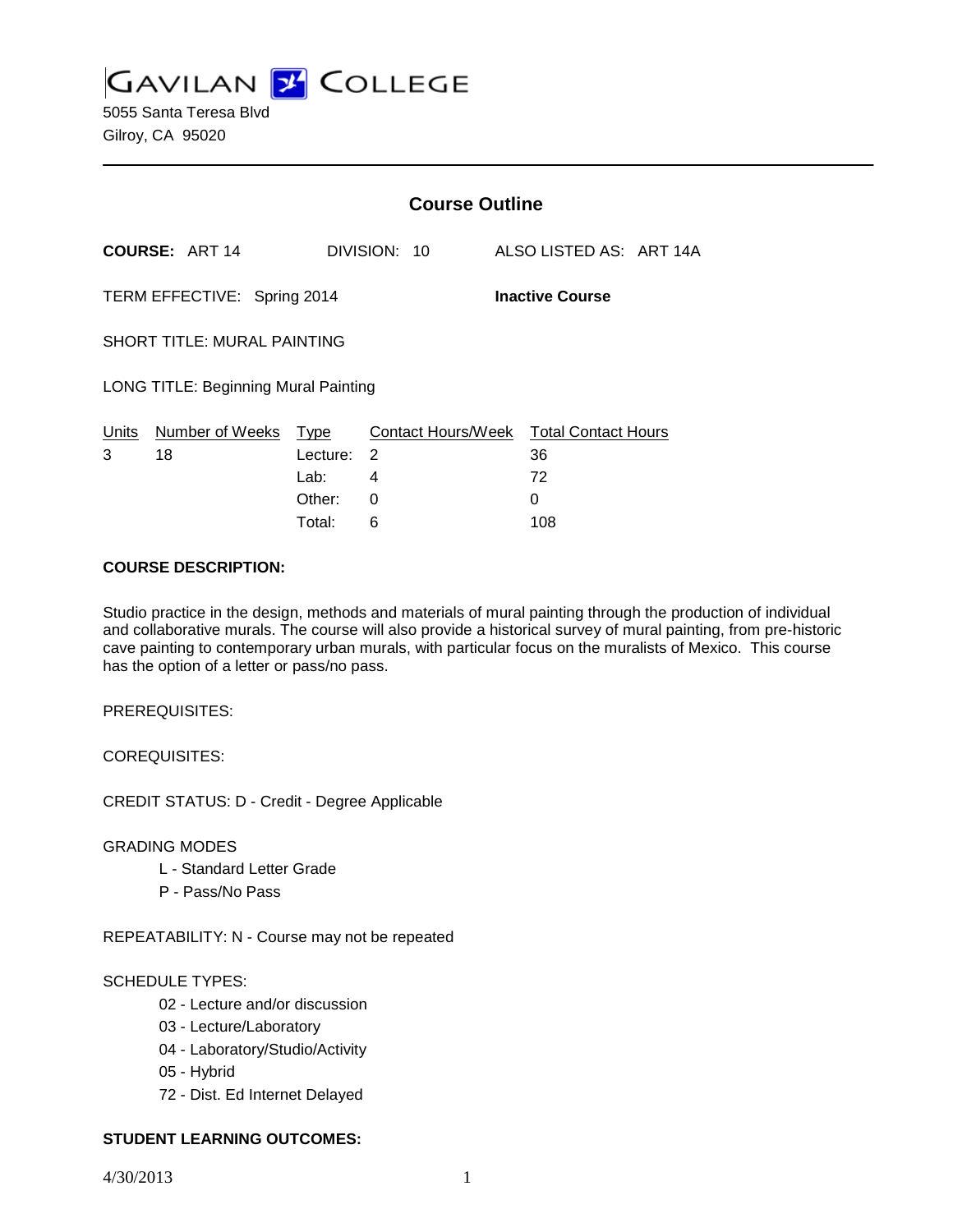1. Identify and discuss, in written and oral form, historical and

cultural styles of murals and how they relate to contemporary public art production.

Measure: written analysis; oral presentation

ILO: 2,7,5

GE-LO: A1, A6, C1, C2, C5

2. Demonstrate effective workshop facilitation skills including lesson preparation and delivery to diverse populations.

Measure: presentation; demonstration

ILO: 2, 7, 5

GE-LO: A1, A6, C1, C2, C5

3. Appraise and differentiate cultural and artistic elements of

murals from eastern and Mesoamerican periods and apply them to contemporary mural production processes.

Measure: written analysis; oral presentation

ILO: 1,2,3,5,7

GE-LO: A1, A6, C1, C2, C5

4. Demonstrate the elements of original design through creation of

finished sketches for mural projects that demonstrate the Value and Color theories as they pertain to mural production.

Measure: projects; exercises; demonstration

ILO: 2,5,7

GE-LO: A1, A6, C1, C2, C5

5. Demonstrate creative thought, critical judgment and integrated

ideas of design and composition.

Measure: performance; demonstration

ILO: 2,3,7,5

GE-LO: A1, A6, C1, C2, C5

6. Appraise their final mural projects, and critically analyze the

design, composition, expressive content and impact, and stylistic and

historical influences, if any.

Measure: projects; exercises; demonstration

ILO: 2,5,7

GE-LO: C1, C2, C5

7. Identify suitable mural location, considering weather,

orientation and wall stability

Measure: homework, written and oral presentation

ILO: 2,3,7

GE-LO: A1, A6, C1, C2, C5, C6, C7

8. Articulate verbally and in written reports, documented rationale

for the sources, ideas and inspirations behind his/her mural designs.

Measure: written analysis; oral presentation; performance

ILO: 1, 2, 3, 5, 7

GE-LO: A1, A6, C1, C2, C5, C6, C7

9. Analyze and critique verbally and in written form his/her mural

designs and the works of others in classroom critique sessions

Measure: written analysis; oral presentation; performance

ILO: 1, 2, 3, 5, 7

GE-LO: A1, A6, C1, C2, C5, C6, C7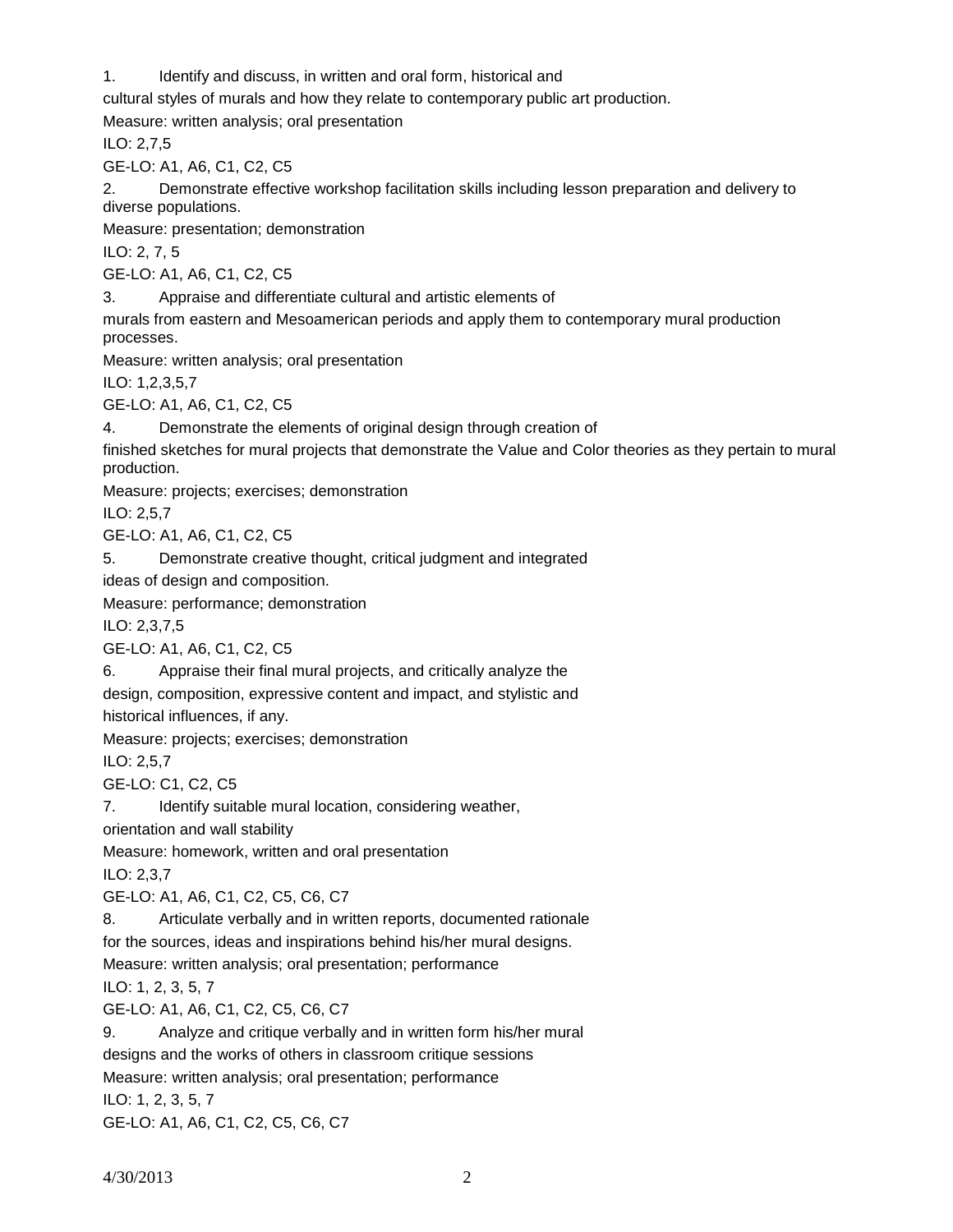10. Analyze and critique verbally and in written form his/her mural designs and the works of others in classroom critique sessions Measure: written analysis; oral presentation; performance ILO: 1, 2, 3, 5, 7 GE-LO: A1, A6, C1, C2, C5, C6, C7

#### **CONTENT, STUDENT PERFORMANCE OBJECTIVES, OUT-OF-CLASS ASSIGNMENTS**

Curriculum Approval Date: 04/22/2013 Course number changed to ART 14A. WEEK 1 6 HOURS LECTURE: Introduction to murals, processes and materials Lab: Group discussions on idea and theme development Out of Class Assignments: Read and analyze assigned text on mural process and materials. Student Performance Objectives: Students collaborate on developing a theme through group activities designed to foster collaborative agreement; participating in class discussions pertaining to group themes, and written responses as assigned. WEEK 2 6 HOURS LECTURE: Introduction to Asian murals. Lab: Introduction to collage as a mural design building technique. Out of Class Assignments: Read and analyze assigned text on murals of Asia. Create a series of collages using pre-established theme as a source. Student Performance Objectives: Students analyze, demonstrate and apply collaging techniques and concepts introduced by creating preliminary collagel mural designs, participating in class discussions pertaining to individual and peer mural designs, and written responses as assigned. WEEK 3 6 HOURS LECTURE: Introduction to Native American murals. Lab: Introduction of computer design as a mural design building technique by manipulating collaged images. Out of Class Assignments:

Read and analyze assigned text on murals of Native American murals.

Create a digital version of collaged images.

Student Performance Objectives:

Students analyze, demonstrate and apply digital media image manipulation creating a preliminary digital mural design based on a

previous collage, participating in class discussions pertaining to

individual and peer mural designs, and written responses as assigned.

4/30/2013 3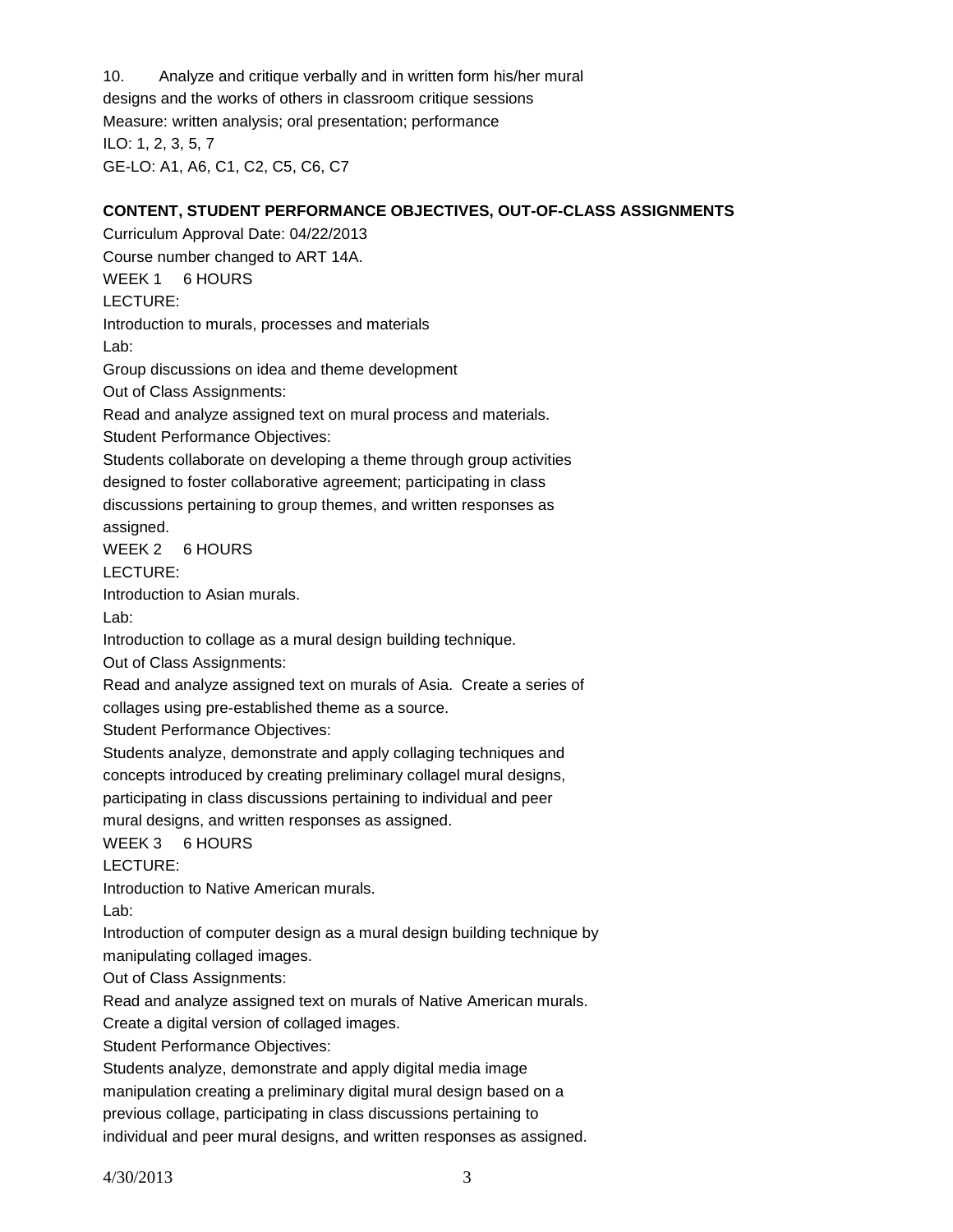## WEEK 4 6 HOURS

LECTURE:

Introduction to Egypt, ancient Middle East, and Roman murals. Lab:

Continue computer design as a mural design building technique by

manipulating collaged images.

Out of Class Assignments:

Read and analyze assigned text on murals. Continue creating a digital version of collaged images.

Student Performance Objectives:

Students analyze, demonstrate and apply digital media image

manipulation creating a preliminary digital mural design based on a

previous collage, participating in class discussions pertaining to

individual and peer mural designs, and written responses as assigned.

## WEEK 5-6

12 HOURS

LECTURE:

Introduction to Maya and Aztec murals.

Lab:

Compositional considerations for specific to murals: architectonics,

audience, location, community; scale and editing as tools for

finalizing mural design. Create a scale model of mural design's

compositional outline to pre-determined wall size.

Out of Class Assignments:

Read and analyze assigned text on murals of Maya and Aztec murals. Create a final compositional murals design to scale of pre-determined wall size.

Student Performance Objectives:

Students analyze, demonstrate and apply mural design elements be creating an outline of their final mural design to scale; participating in class discussions pertaining to individual and peer mural designs, and written responses as assigned.

WEEK 7-8 12 HOURS

LECTURE:

Introduction to Early Christian and Byzantine murals. Lab:

Introduction of value as a mural design building technique by

considering strong directional lighting

Out of Class Assignments:

Read and analyze assigned text on murals of Early Christian and

Byzantine murals. Create a value study of their mural design.

Student Performance Objectives:

Students analyze, demonstrate and apply directional lighting techniques to their mural designs; participating in class discussions pertaining to individual and peer mural designs, and written responses as

assigned.

WEEK 8-9 12 HOURS

Lecture: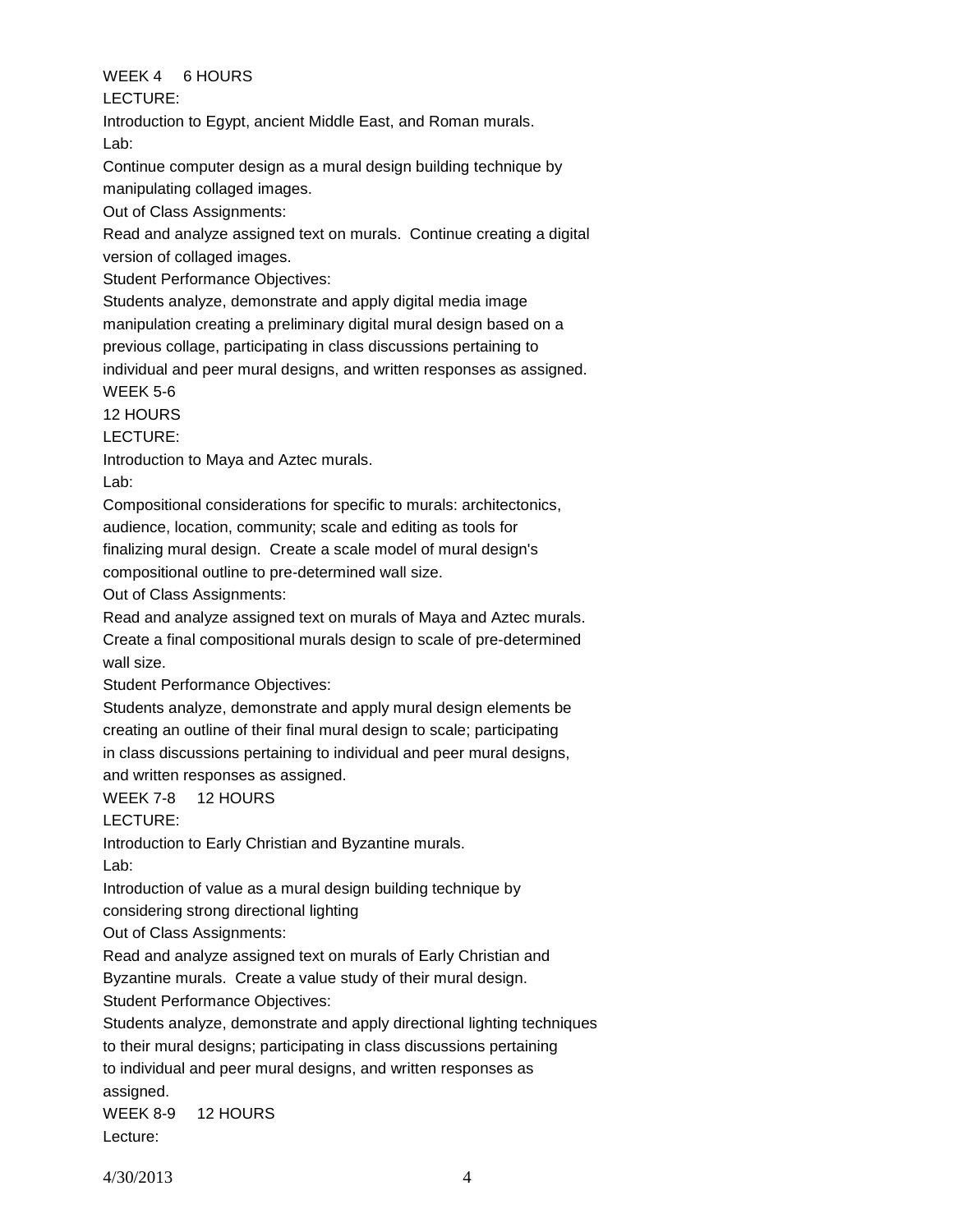Introduction to the Renaissance murals

Describe the Color Study design process.

Show examples of student work, video, slides, textbook, and color study processes and materials.

Demonstrate the use of tools and materials that are used for creating color study mural designs.

Describe particular material and conceptual problems associated with color studies.

Demonstrate ways to correct for color study problems. Lab:

Work on exercises and mural design color studies.

Critique and discussion of color studies.

Out of Class Assignments:

Work on preliminary sketches for color studies.

Reading assignment from textbook and/or handouts that addresses color

studies; the history of Renaissance murals.

Student Performance Objectives:

Students analyze, demonstrate and apply color study techniques and concepts introduced by creating a finished color study of their mural design in watercolor or pastels; participating in class discussions pertaining to individual and peer drawings, and written responses as

assigned.

WEEK 10 6 HOURS

Lecture:

\*Introduction Baroque murals of the 17th century; materials used in murals; wall and panel preparations

\*Describe the Panel Preparation project and show examples of student work, CD/DVD images, video, slides, textbook, and murals that use wood panels as a ground for creating murals.

\*Demonstrate the use of tools and materials that are used for preparing wood panels.

\*Describe particular material and conceptual problems that may arise.

\*Demonstrate ways to correct wood panel problems.

Lab:

Work on wood panel preparations.

Out of Class Assignments:

Work on wood panel preparations.

Reading assignment from textbook and/or handouts that addresses the

murals of the Baroque.

Student Performance Objectives:

Students fully prepare wood panels to withstand the elements; written

responses as assigned.

WEEK 10-11 6 HOURS

Lecture:

Introduction to Mexican history and the Mexican Muralist movement of the early 20th century

\*Introduction graphical enlargement techniques in mural layout.

\*Describe the Graphical enlargement project and show examples of the

4/30/2013 5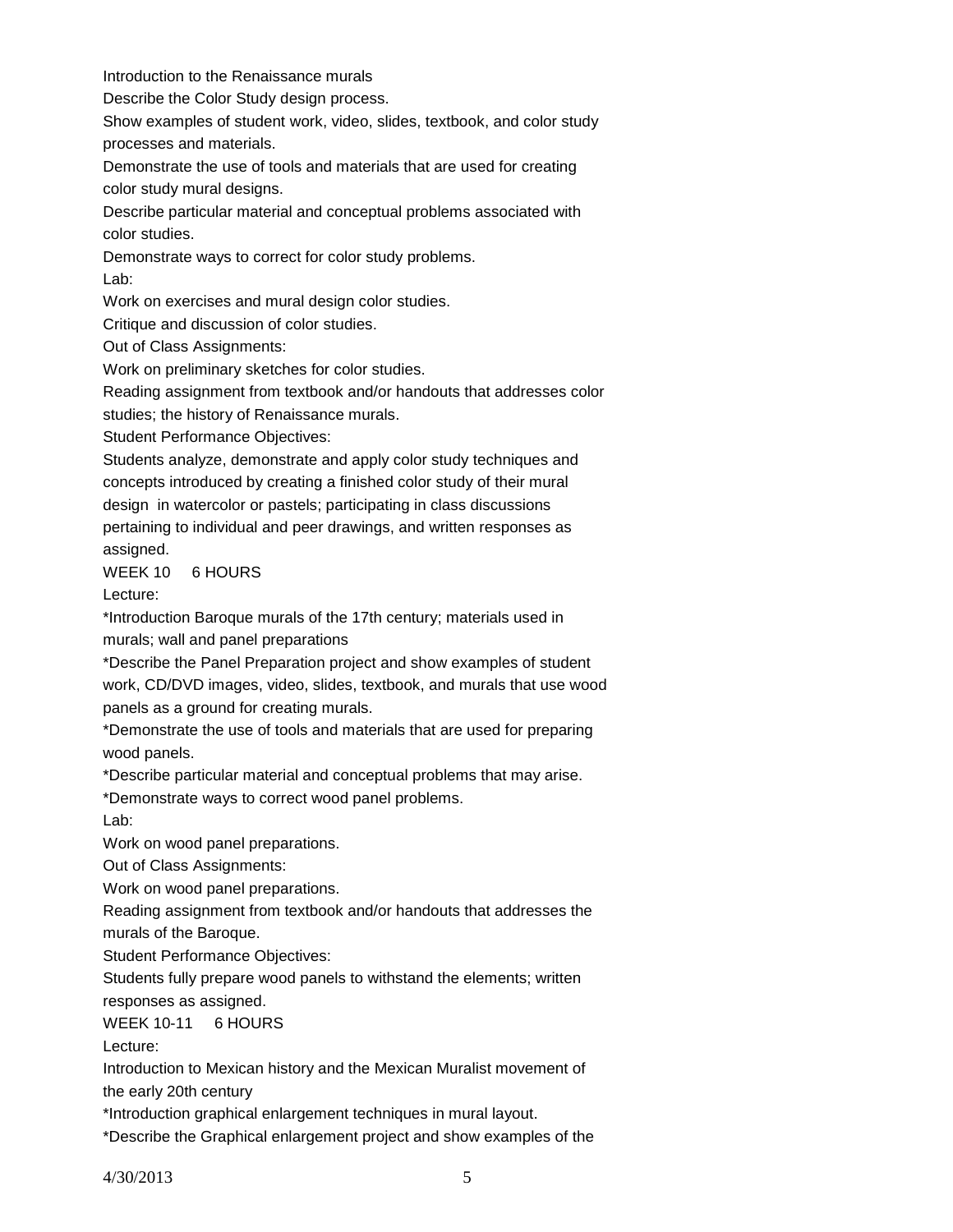process.

\*Demonstrate the use of tools and materials that are used for graphical enlargements.

\*Describe particular material and conceptual problems that may arise. Lab:

Work on Graphical Enlargement project: on site in community.

Out of Class Assignments:

Work on completing mural layout via graphical enlargement.

Reading assignment from textbook and/or handouts that addresses the Mexican Muralists.

Student Performance Objectives:

Students analyze, demonstrate and apply painting techniques and concepts introduced by creating paintings that use impasto to create expressive paintings; participating in class discussions pertaining to individual peer paintings; written responses as assigned.

WEEK 11-12 12 HOURS

Lecture:

Introduction to the early 20th century murals in the United States

\*Introduction glazing/wash techniques as a background and modeling tool.

\*Describe the Glazing project and show examples of student work, CD/DVD images, video, slides, textbook, and mural processes that use

glazing/washes to create backgrounds and form.

\*Demonstrate the use of tools and materials that are used for creating glazes and transparencies in painting.

\*Describe particular material and conceptual problems that may arise.

\*Demonstrate ways to correct glazing problems.

Lab:

Work on site painting the mural background using glazing and washes.

Critique and discussion of mural progress.

Out of Class Assignments:

Work on site with washes/glazes.

Reading assignment from textbook and/or handouts that addresses early 20th century murals in the United States.

Student Performance Objectives:

Students analyze, demonstrate and apply painting techniques and concepts introduced by collaboratively working together to paint the background of the mural; participating in class discussions pertaining to the murals progress; written responses as assigned.

WEEK 13-14 12 HOURS

Lecture:

Introduction to the Civil Rights Mural movement (50s, 60s, and 70s) Describe and demonstrate the use of opaques and impasto as a mural painting technique

Describe the integration of opaques and impasto to the mural project. Show examples of student work, CD/DVD images, video, slides, textbook, and painting processes that use opaques and impasto in murals. Demonstrate the use of tools and materials that are used for creating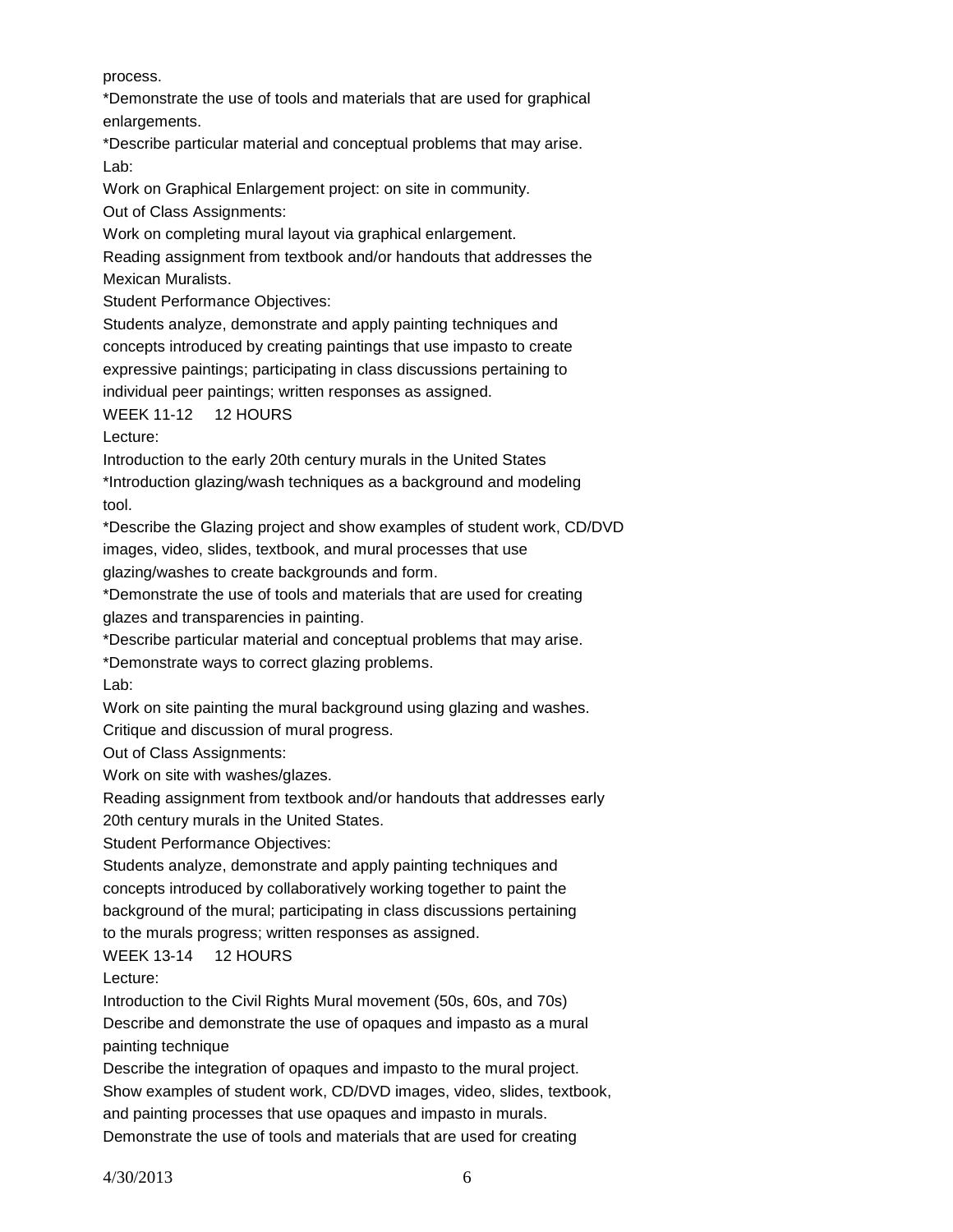murals using opaques and impasto.

Describe particular material and conceptual problems associated with

opaque and impasto techniques.

Demonstrate ways to correct for opaque and impasto problems.

Lab: Work on site implementing opaque and impasto painting techniques to the mural.

Critique and discussion of mural progress.

Out of Class Assignments:

Work on site painting with opaque and impasto techniques.

Reading assignment from textbook and/or handouts that addresses the

history of the Civil Rights Mural movement.

Student Performance Objectives:

Students analyze, demonstrate and apply painting techniques and

concepts introduced by painting on site; participating in class

discussions pertaining to the murals progress; and written responses as assigned.

WEEK 15-16 6 HOURS

Lecture:

Introduction to the history of community-based mural processes (70s to present) and the urban graffiti mural movement (80s to the present)

Describe and demonstrate the final painting stages for a mural: clean-

up, modeling, details, legend.

Show examples of student work, CD/DVD images, video, slides, textbook, and final mural painting processes.

Demonstrate the use of tools and materials that are used for final painting of murals.

Lab: Work on site with final painting stages of the mural; work

collaboratively to organize a community mural unveiling.

Out of Class Assignments:

Work on site. Make preparations for community mural unveiling.

Reading assignment from textbook and/or handouts that addresses topics covered.

Student Performance Objectives:

Students analyze, demonstrate and apply painting techniques and concepts introduced by assisting in completing the mural; participating in class discussions pertaining to the mural progress, and written responses as assigned.

WEEK 17 6 HOURS

Lecture:

Varnishes and other protective coats for public murals; conservation efforts and processes

Show examples of murals at various stages of deterioration via, CD/DVD images, video and slides.

Demonstrate the use of tools and materials used for applying varnishes to murals.

Describe particular material problems associated with varnishes and other protective coats.

Lab: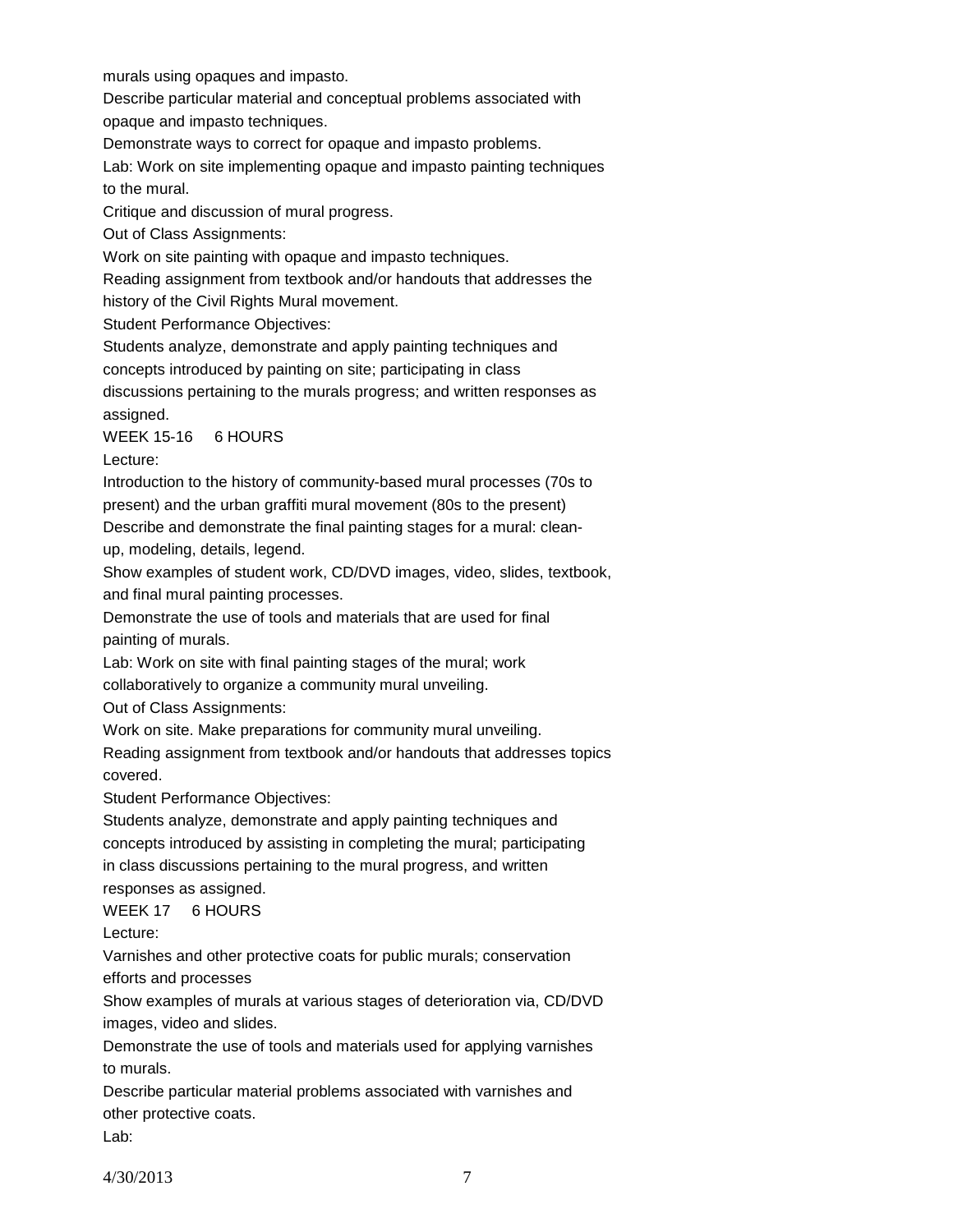Work on site applying varnish to completed mural. Final preparations for mural unveiling. Out of Class Assignments: Work on site. Reading assignment from textbook and/or handouts that addresses varnishes and conservation efforts and processes. Student Performance Objectives: Students analyze, demonstrate and apply varnishing techniques on the mural; participating in class discussions pertaining to the mural progress and written responses as assigned. WEEK 18 2 HOURS Final mural unveiling in the community; written exam

## **METHODS OF INSTRUCTION:**

Lecture, video, digital presentations, internet, examples, demonstrations, lab exercises, critiques and class discussions.

## **METHODS OF EVALUATION:**

| The types of writing assignments required:                               |  |  |  |  |
|--------------------------------------------------------------------------|--|--|--|--|
| Written homework                                                         |  |  |  |  |
| Term papers                                                              |  |  |  |  |
| Other: Visual Journal entries & notes for mural process.                 |  |  |  |  |
| The problem-solving assignments required:                                |  |  |  |  |
| Lab reports                                                              |  |  |  |  |
| Other: Painting, organizing events                                       |  |  |  |  |
| The types of skill demonstrations required:                              |  |  |  |  |
| Class performance                                                        |  |  |  |  |
| Field work                                                               |  |  |  |  |
| Other: Critique & discussion, visual journal, designs                    |  |  |  |  |
| The types of objective examinations used in the course:                  |  |  |  |  |
| Multiple choice                                                          |  |  |  |  |
| True/false                                                               |  |  |  |  |
| Matching items                                                           |  |  |  |  |
| Completion                                                               |  |  |  |  |
| Other category:                                                          |  |  |  |  |
| Finished cummulative portfolio of mural design sketches demonstrating an |  |  |  |  |
| understanding & application of mural techniques and design concepts.     |  |  |  |  |
| The basis for assigning students grades in the course:                   |  |  |  |  |
| $10\% - 20\%$<br>Writing assignments:                                    |  |  |  |  |
| Problem-solving demonstrations: 10% - 20%                                |  |  |  |  |
| Skill demonstrations: 10% - 20%                                          |  |  |  |  |
| Objective examinations: 10% - 20%                                        |  |  |  |  |
| Other methods of evaluation: 40% - 50%                                   |  |  |  |  |

# **REPRESENTATIVE TEXTBOOKS:**

Required:

Krause-Knight, Cher, "Public Art: Theory, Practice and Populism", Wiley-Blackwell Publishing, 2008